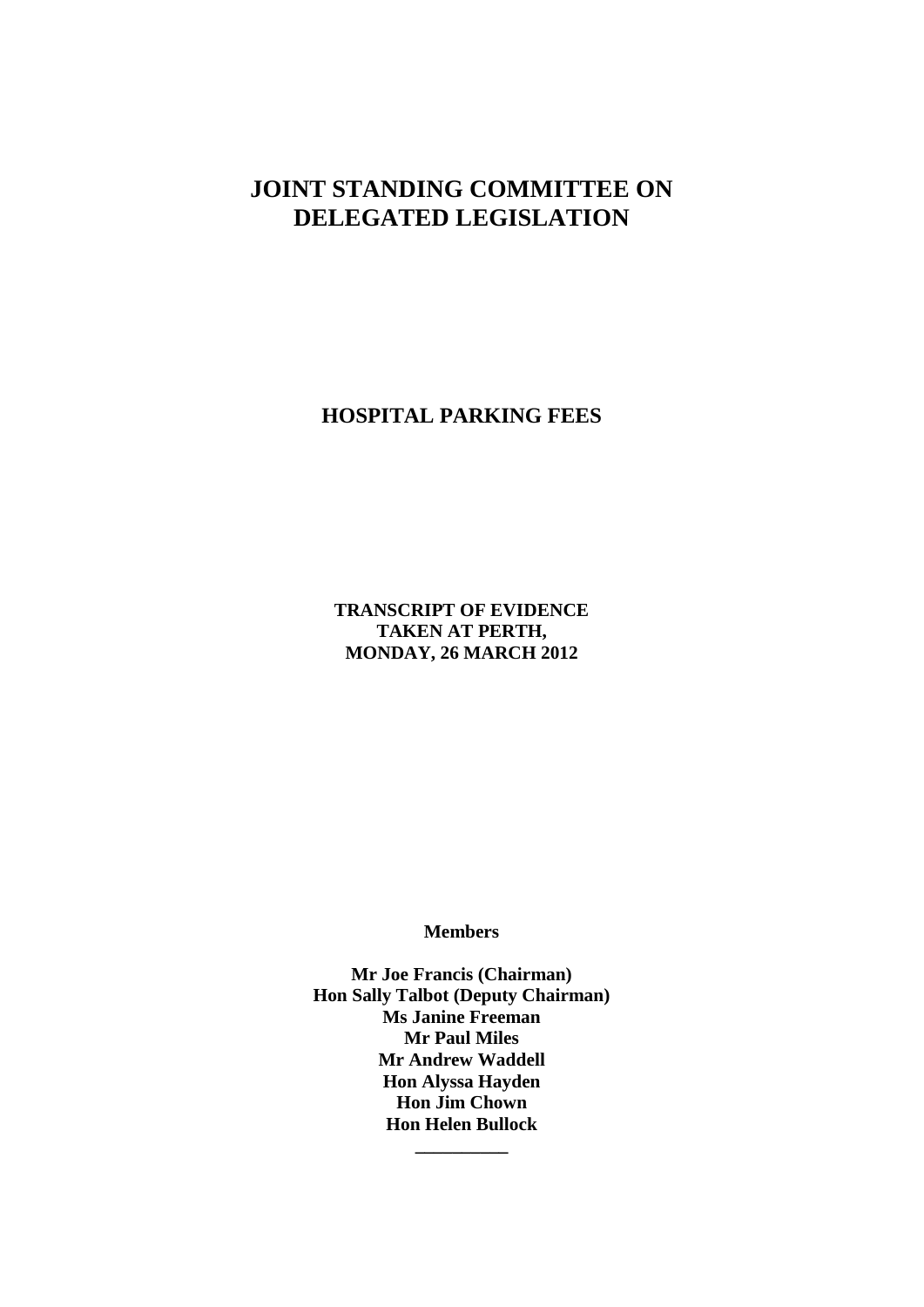#### **Hearing commenced at 10.08 am**

#### **RUSSELL-WEISZ, DR DAVID Chief Executive, North Metropolitan Area Health Service, sworn and examined:**

#### **SALVAGE, MR WAYNE Acting Executive Director, Resource Strategy, Department of Health, sworn and examined:**

**BANCE, MR RUSSELL Director, Metropolitan Access and Parking, sworn and examined:**

### **MULLIGAN, MR DAVID Executive Director, Clinical Planning and Redevelopment, sworn and examined:**

**The CHAIRMAN:** On behalf of the committee I would like to welcome you to the meeting. Before we begin, I must ask you each to take either an oath or an affirmation.

[Witnesses took the oath.]

The CHAIRMAN: Each of you have signed a document entitled "Information for Witnesses". Have you read and understood that document?

#### **The Witnesses**: Yes.

**The CHAIRMAN:** These proceedings are being recorded by Hansard. A transcript of your evidence will be provided to you. To assist the committee and Hansard, please quote the full title of any document you refer to during the course of this hearing for the record. Please be aware of the microphones and try to talk into them, ensure that you do not cover them with pieces of papers or make noises near them. Please try to speak in turn. I remind you that your transcript will become a matter for the public record. If, for some reason, you wish to make a confidential statement during today's proceedings, you should request that the evidence be taken in closed session. If the committee grants your request, any public and media in attendance will be excluded from the hearing. Please note that until such time as the transcript of your public evidence is finalised, it should not be made public. I advise you that publication or disclosure of the uncorrected transcript of evidence may constitute a contempt of Parliament and may mean that material published or disclosed is not subject to parliamentary privilege.

Would anyone like to make an opening statement to the committee?

**Dr Russell-Weisz**: Mr Chair, if you would like, I will make an opening statement on behalf of the people who are here, just to put it in context. If you do not want that, we are happy to go straight to any of your questions.

**The CHAIRMAN**: I am happy for you to do that, if you are comfortable. Obviously we are a little confused by the maths in front of us on this issue of hospital parking. Thank you for your time; it is an issue that we are all pretty confused about. If you want to go first, we will take it from there.

**Dr Russell-Weisz**: Mr Chair, just to put this in context: whilst I am the chief executive of the North Metropolitan Area Health Service, I am appearing on behalf of the Department of Health. In my portfolio, I oversee the parking strategy for the whole of Health. That is why I am here, even though I normally work in north metro area health service.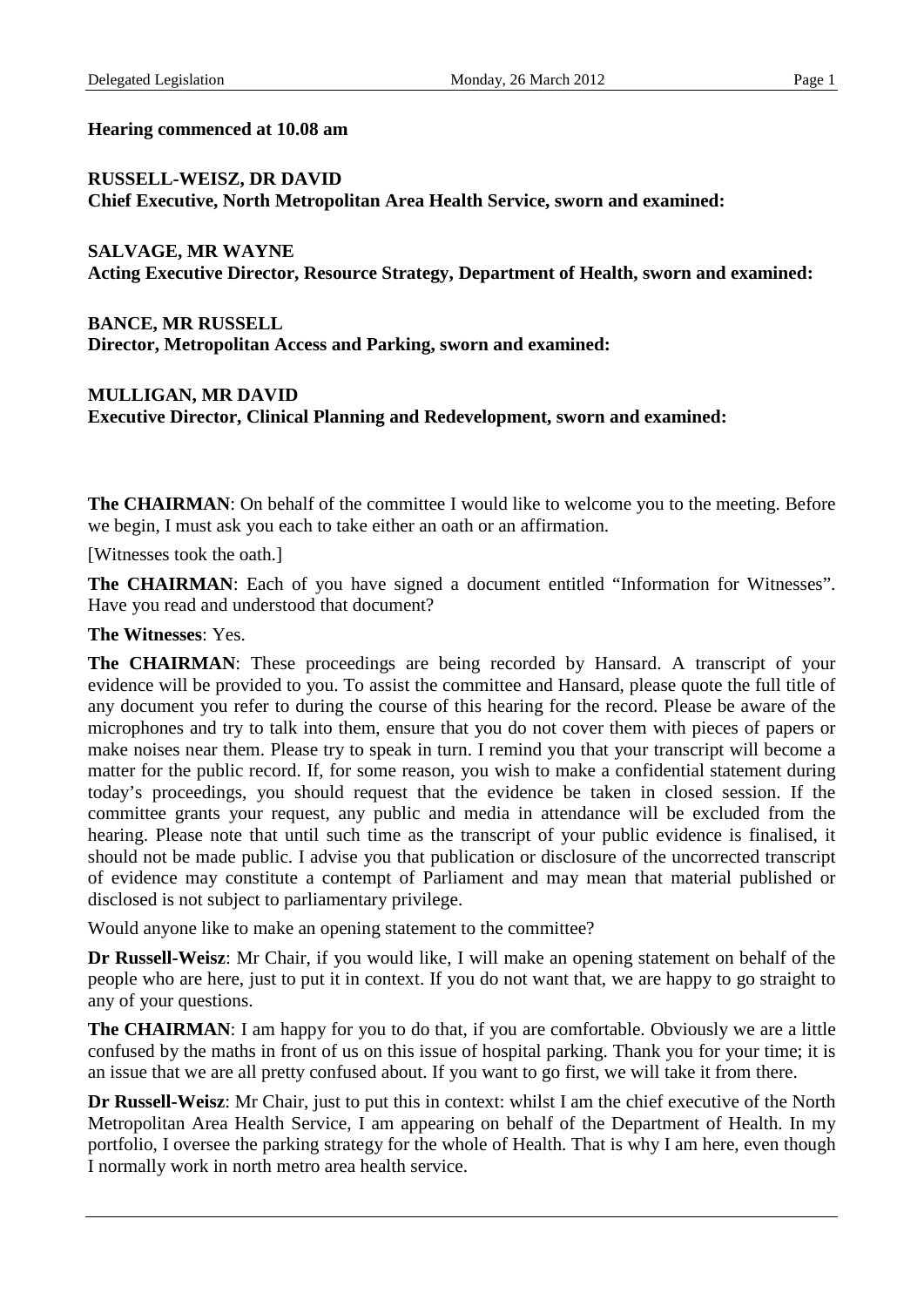It was apparent three to four years ago that we had an issue, particularly across our five major hospital sites in the centre of town—that is, Royal Perth, Fremantle, Sir Charles Gairdner, King Edward, PMH and Osborne Park—in relation to having enough car parking for visitors, staff and patients. There were occasions we had staff who could not get enough car parking. We also had patients who could not get enough car parking. You have a document, which I think you have had in front of you for some time, which is the metropolitan "Access and Parking Strategy" that was put in place two to three years ago. This was a strategy that was signed off both by the Minister for Planning and the Minister for Health. It also linked in with the major redevelopment that was occurring right across the metropolitan sites. I know we will probably focus a little bit on the QEII medical centre today. To put it in context, what we also did through the access and parking department is prioritise car parking for staff. For many years we had infrastructure that was not adequate for staff, visitors and patients. We put together a priority list for staff. The staff who needed car parking the most got it. Over the last two to three years there has been an investment in relation to providing car parking across the sites in the metropolitan area. I am concentrating on those five major sites. That has formed the basis of some of the documents that you have got in front of you today. We have obviously provided significant car parking now at the QEII medical centre site. I am sure some of the questions will relate to that.

In summary, there was a strategy put forward but it was very much with a focus to provide adequate car parking for staff, patients and visitors at all those sites. I think that is all I would like to say at this time.

**The CHAIRMAN:** No problem; thank you. The majority of our questions will be around this particular document.

**Ms J.M. FREEMAN**: I am interested in two things you have said, one was the purpose in providing car parking. Our question that needs to be answered relates to cost recovery, because that is the only way you can do that, and that it is not in any way subsidising any other programs. That is the first one. That was just a yes?

**Dr Russell-Weisz**: That is a definite yes. Many of the sites we are not fully cost recovering what we are putting in place.

**Ms J.M. FREEMAN**: My other question was: you said "across tertiary hospitals". Osborne Park Hospital is not a tertiary hospital, is it?

**Dr Russell-Weisz**: It is not, but it is a metropolitan hospital. We split the hospitals into group A, group B and group C hospitals across the whole metropolitan area. Group A are four of the tertiaries and group B is King Edward and Osborne Park Hospitals. They did not have quite the issues that the other sites had but they needed investment and a change in the car parking prioritisation that had not occurred to date.

**Ms J.M. FREEMAN**: And Group C?

**Dr Russell-Weisz**: Group C are hospitals like Rockingham, Swan, Armadale and Kaleeya. Any others?

**Mr Bance**: Bentley.

**Ms J.M. FREEMAN:** All of group C will not have any other parking —

**Mr Bance**: We are not charging for parking at those locations.

**Ms J.M. FREEMAN**: At group C?

**Mr Bance**: Yes, that is correct.

**Mr A.J. WADDELL**: To start with, I refer to QEII attachment A. The focus of this committee is not at all on your overall strategy. We have no oversight over that. Our only interest, as Ms Freeman indicated, is that you are within the cost-recovery model. Our questions will be drilling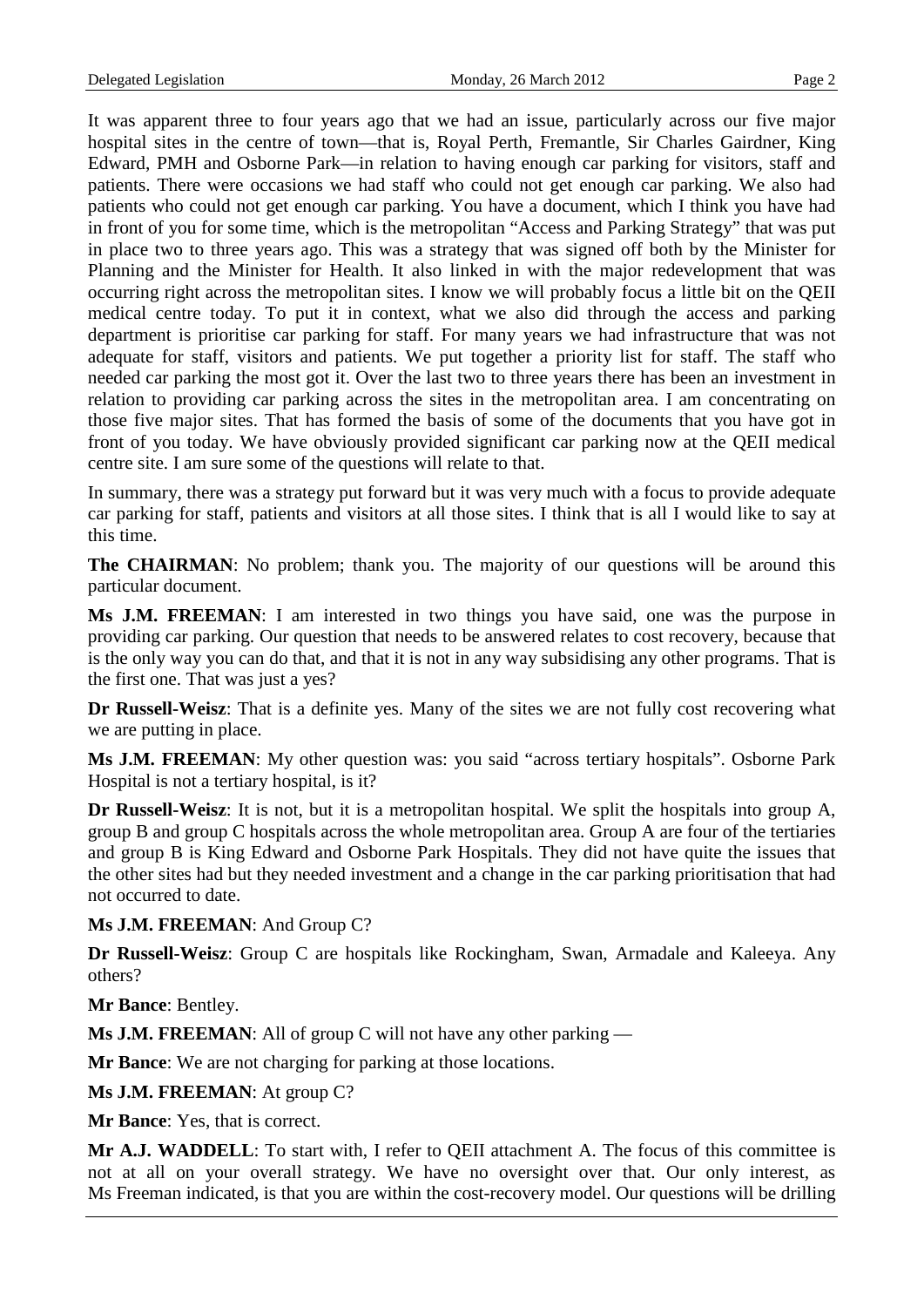in on that very point. We have come to an understanding of the revenue side here where you have summed it up generally across staff, short and long term, across the year and come to that \$3.3 million figure. It is probably on the expense side of things that the majority of our questions relate. Before I get to that: there does not appear to be any provision for fines; revenue that comes in for fines or anything like that.

**Mr Bance**: The reason we left out fines was because in the previous submission to this group we were told to leave out the infringement officers. That portion of it was to be left out of this process, and therefore we needed to source funding for the infringement officers. That is where that funding goes—towards the payment of the infringement system.

**The CHAIRMAN**: Two questions from that: you appeared before this committee in a previous life?

**Mr Bance**: No. In correspondence that we have given to this committee.

**The CHAIRMAN**: Can I take it you are saying that an officer who writes an infringement ticket is not part of the security contingent?

**Mr Bance**: Not part of the security system, no. They are a separate entity. In order to control the parking at the locations, one of the major problems we had was our staff parking in "visitors" where the parking is free. Obviously we needed to move them out to make the parking available. We utilised parking officers to literally direct traffic on site away from those locations. They also issued infringement tickets during their time, but it is only a percentage of their job that they do that. We were asked to remove that percentage from these calculations; therefore I left out the infringement income.

**Mr A.J. WADDELL**: How much was the infringement income?

**Mr Bance**: The infringement income is quite negligible. I cannot give you the figure right now. I can tell you that the majority of the infringements are appealed. The majority are negated—we do not follow up—due to the fact that the majority of people who come to the hospital are there for medical reasons. If they park illegally it is usually because they have made a mistake at the time or they are panicked about getting to the appointment.

## [11.19 am]

**The CHAIRMAN:** How much is an infringement, generally?

**Mr Bance**: \$40.

**Mr P.T. MILES**: Can I just ask a question? I have gone through this briefly. Do you have a distinction between what your capital cost is and what an annual cost is?

**Mr Salvage**: I will perhaps try to respond to that one. I think this is quite a conservative costing model in the sense that the cost of the original acquisition of the capital facility is not reflected in the profile we are presenting here, so when we are looking at things like capital, we are looking at maintenance, we are looking at a little bit of depreciation, but it does not factor in the original cost of providing the facility. That will change, going forward, under the metropolitan access parking strategy. As you have probably seen along Winthrop Avenue, there is a new car park being built and the fee settings going forward will need to take account of the capital acquisition of that facility by the state.

**Mr P.T. MILES**: Why I ask that is because under attachment A, you have in there under "other costs", clearing of remnant bushland—\$959 000. Surely that would be a capital cost to the project, where you would amortise that over maybe five or 10 years. Why would you pay that off in one year?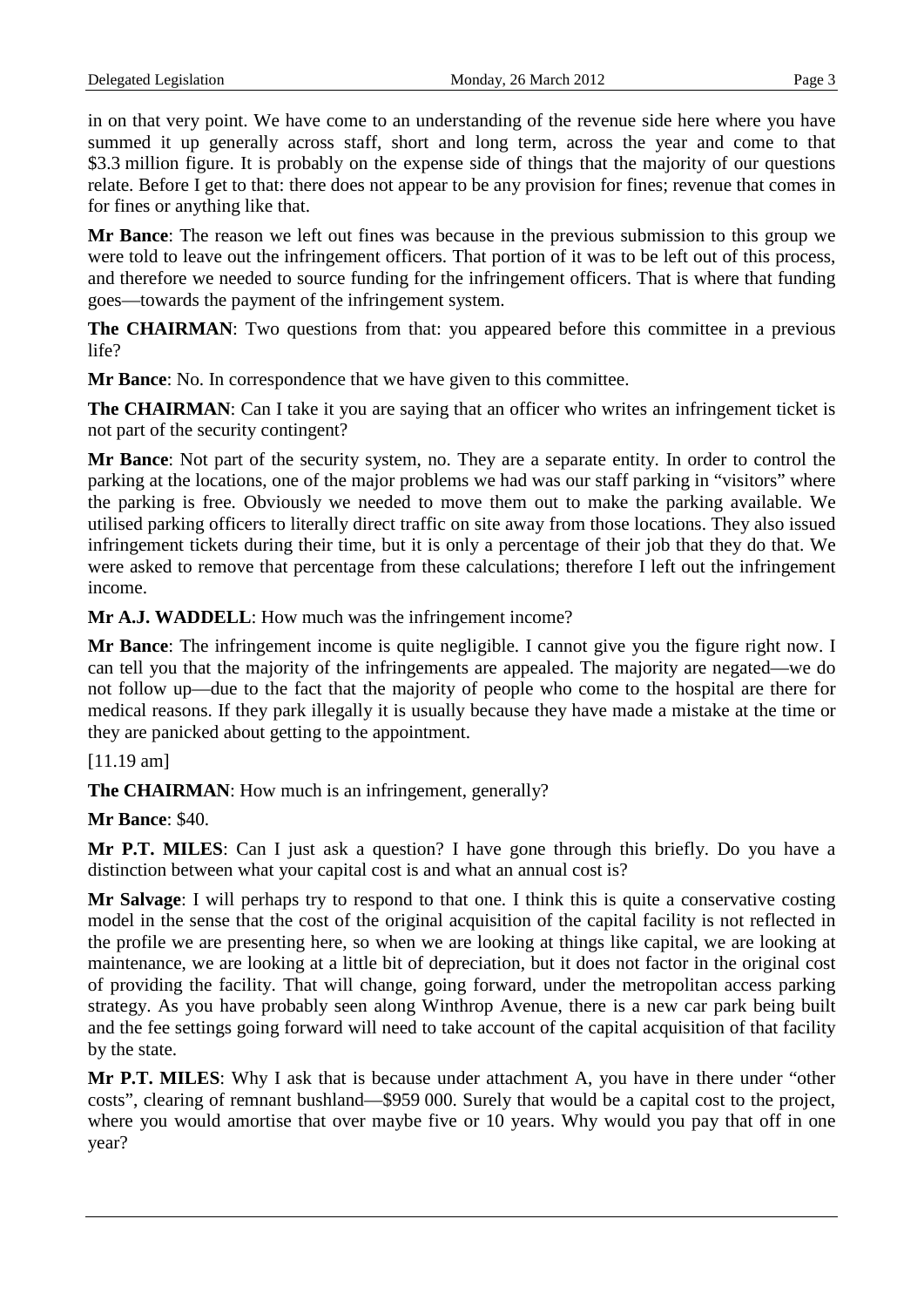**Mr Salvage**: That relates to the fact that there is, for the provision of additional car parking on the site during the construction phase of the major projects that are happening at the QEII medical centre at the moment.

**Mr P.T. MILES**: So it is only in place for 12 months?

**Dr Russell-Weisz**: It is going to be in place for somewhere between 18 months and two years, and the proportion of that work to be used for the construction of Ronald McDonald house when the new children's hospital comes on board.

**Ms J.M. FREEMAN**: So that is not a cost of parking, that is a cost of your building the new building, because you had to get additional parking in an area because you are taking up other parking for your building. That is not a cost of providing parking, that is a cost of having to provide that particular area because you are doing a major building on that site.

**Dr Russell-Weisz**: There is no doubt that there is a huge amount of redevelopment on the site, not just the new children's hospital, which has just commenced. Also, what we are aiming to do is provide much better car parking through the building of a multi-deck car park; stage one will be complete in October this year, and then there will a stage two and a stage three. But we have had to juggle the site to actually provide enough car parking for staff and visitors, not just due to the redevelopment, but due to us providing better access for staff and for patients. What you do not see here, just to add to what my colleague has said, we are providing car parking for QEII staff and visitors off site at Graylands and at Shenton Park. We have not included those costs here, and we are obviously providing free shuttle buses into the sites, but those costs are not included.

**Mr P.T. MILES**: Can I just go back to the costing of \$959 000? You made a statement that you did not think it was necessarily a capital cost because it was only for an 18 month or two-year period to be used as a car park, then it is going to be turned into the site where the Ronald McDonald house is going to be used.

### **Dr Russell-Weisz**: Partial —

**Mr P.T. MILES**: So part of that cost is then being carried over to the Ronald McDonald build costs?

**Dr Russell-Weisz**: No, because Ronald McDonald is a private organisation; it is actually building on site itself. When we actually can release those bays, the majority of those bays will remain on the QEII site, so the two-thirds behind it are not going to disappear. We have from the Western Australian Planning Commission a —

**Mr P.T. MILES**: So it is a capital cost?

**Dr Russell-Weisz**: Yes. It will form part of the 5 100 bay cap that the WA Planning Commission has given us on the site; at least two thirds of those bays will remain.

**Mr A.J. WADDELL**: But it is a capital cost. You cannot expend a capital cost in one year because presumably next year you will be back saying "We need a CPI increase on these fees," and then getting a CPI increase on a capital cost which will already have been realised in this year.

**Dr Russell-Weisz**: Yes, although next year the first stage of the multi-deck car park will be being constructed and there will be a cost associated with providing those bays.

**Mr A.J. WADDELL**: Well, will people next year be expected to pay for the entire building of the multi-storey car park?

**Dr Russell-Weisz**: No, not next year.

**Mr Salvage**: Not in a single year.

**Mr A.J. WADDELL**: Well, that is what I do not understand. Why is there a different treatment for this particular capital cost to the capital cost that you are anticipating next year?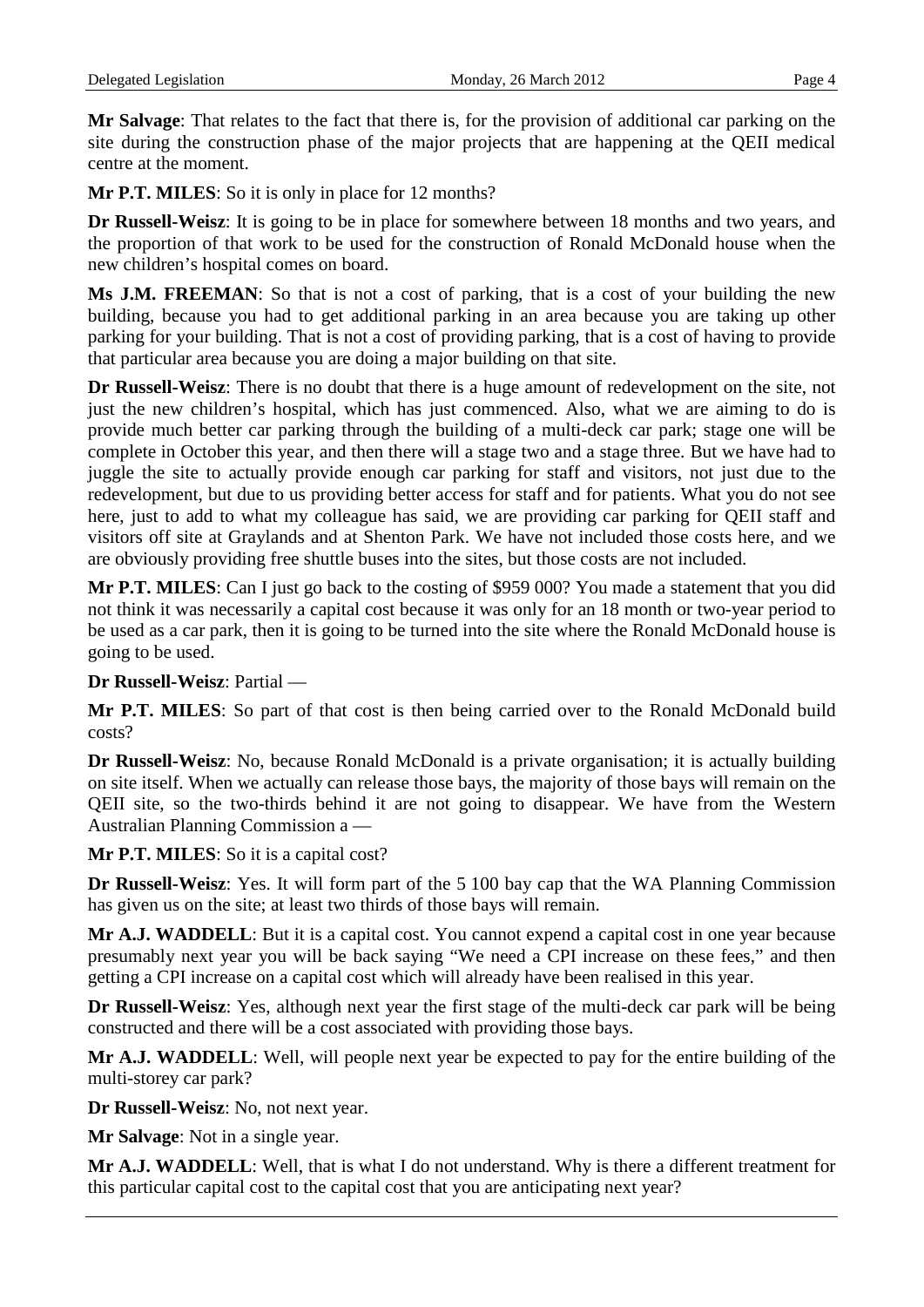**Mr Salvage**: Well, it is a cost to the state that the state has had to incur this year in order to provide that temporary facility in the context of the redevelopment of the Sir Charles Gairdner Hospital.

**Mr A.J. WADDELL**: And the multi-storey car park will be a cost that the state bears next year. It does not matter; the fact is that it is still a capital cost and an ongoing fee is an ongoing fee. If you recover it this year and you recover it next year, you are over-recovering.

**Mr Salvage**: I think when we move into next year, by the time we get to next year, stage one of the multi-storey car park will have been acquired and the fees that we will be looking to set next year will be related to the financing of the new car park on the site. Our understanding is that this exercise is about looking at costs to provide a car parking facility in the period where the particular fee that is being set applies versus the revenue that will be generated during that period.

**Hon JIM CHOWN**: Just to clarify that point in relation to the multi-storey car park, when it is under construction, could you, for the sake of the committee, tell us who is actually carrying the capital cost of that construction? Is it going to be recovered somewhat from the cost of parking or not?

**Mr Salvage**: It is via a public-private partnership arrangement between the state and Capella Parking, so the capital cost is being met by the private sector under that agreement, but with an expectation that that cost will be recovered over the life of the operation of that facility through the charging of people for parking on site.

**The CHAIRMAN:** How long is that PPP contract going to be?

**Dr Russell-Weisz**: Twenty-seven years.

**The CHAIRMAN**: Can I just go back to the methodology used to calculate these figures? I am not an accountant, but when I look at—I am referring to attachment A, QEII, annualised running costs per bay—repairs, say, for resurfacing and, I guess, painting the white stripey lines, parts for boom gates et cetera: exactly \$200 and no cents. Operating costs for staff: exactly \$300 and no cents. Security, 24/7: exactly \$100 and no cents. I just find it amazing that these amounts, that should be known for you to calculate the end cost seem to be these exact figures. For someone who is not an accountant, it looks like you know how much money—you have to forgive me for thinking this you want to raise, and then you have broken it down and said, "Well, I'm going to take \$200 here and \$100 from this particular source". Two hundred dollars a year for maintenance of a piece of tarmac? That is a lot of money.

**Mr Bance**: I can explain to a certain extent. MAPD took over the car parking in January of 2010. We did not physically start getting any revenue until July of 2010, because that is when we started to push people off site, so we had that period of lead-in. We have only had 12 months of looking at the parking revenue, and this that has been given to you is a budget, predicted of what we anticipate we would spend over the next 12 months.

**The CHAIRMAN**: So these are guesstimates?

**Mr Bance**: It is a budget. We give you a budget because it is predicted in the future, but it is based on historical evidence.

**Mr A.J. WADDELL**: What is the \$300 for staff management, call centre, traffic control, revenue, admin? How many FTE are involved in that?

**Mr Bance**: There is a total of 29 FTE across all the sites.

**The CHAIRMAN**: Across metropolitan Perth?

**Mr Bance**: Yes. Well, 29 for MAPD; I cannot talk for QEII, because we do not run the QEII site.

**Mr P.T. MILES**: Can I just ask: MAPD—what does that stand for?

**Mr Bance**: Metropolitan Access and Parking Department.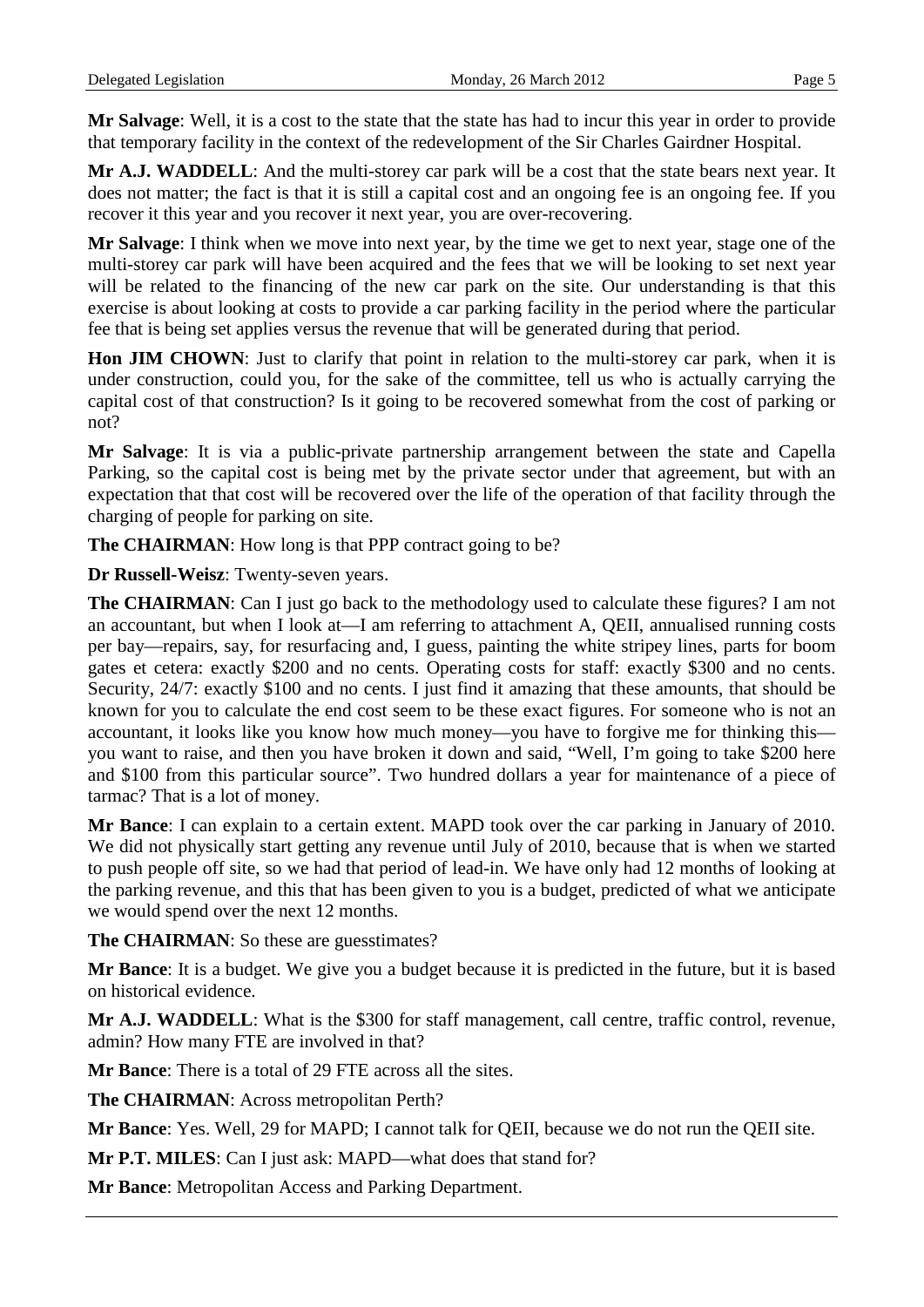**Mr A.J. WADDELL**: They all have various different things, for instance Osborne Park has \$250 for staff management; Royal Perth Hospital appears to have nothing—\$300, sorry. Princess Margaret Hospital for Children has \$200. King Edward Memorial Hospital has \$300. There is \$300 at Freo. So there are different amounts of each one. You do not have any historical data for any of these, and those 29 FTEs are across the whole lot?

**Mr Bance**: We do have historical data. The 29 FTE go across all those locations, with the exception of QEII. A trust employs their own parking department on site.

**The CHAIRMAN**: For those 29 staff, can you just give me a broad job description and rough salaries? I do not want names or anything.

[10.30 am]

**Mr Bance**: I could actually physically give you the breakdown.

**The CHAIRMAN**: Would you mind? Could you provide that as supplementary information?

**Mr Bance**: Yes.

**Mr A.J. WADDELL**: How many bays in total across all of the hospitals are there?

**Mr Bance**: I could not do that off the top of my head, and the reason I cannot do that is purely because it is payable bays that we have listed on the documentation that we have given to you, and at all of the locations a large number of our bays are free with the exception of QEII. And the reason for that is we, as MAPD, do not charge Q-plate vehicles and we do not charge contractors, because effectively what happens is that a contractor just puts the cost of the parking back on their bill and we, as in health, would end up paying it anyway. We do not charge Q-plate vehicles because they are our own cars. At certain locations we have up to 400 bays separated from the main count that are utilised by those vehicles. So the breakdown now consists of payable bays; that is, the ones utilised by staff.

**Mr A.J. WADDELL**: How many payable bays are there?

**Mr Bance**: I would have to go through and add again —

**Dr Russell-Weisz**: We have a list of the different sites.

**Mr A.J. WADDELL**: So you are not charging to your own vehicles but you are taking the full cost recovery up to the remainder of the users of the car parks.

**Mr Bance**: But only for the bays occupied by those staff.

**Mr A.J. WADDELL**: But in effect that means that the staff who are paying for their bays and the visitors are subsidising, because they are meeting the full cost of running the service.

**Mr Bance**: No.

**The CHAIRMAN**: They separate those bays out.

**Mr A.J. WADDELL**: You are separating the cost of those bays, are you?

**Mr Bance**: Yes, we are, because if you look —

**Mr A.J. WADDELL**: So the 29 staff do not do anything for those other parks.

**Mr Bance**: They do, but we do not cost all of their salary to those bays. Effectively what is here is an annualised cost per bay. What we have given you is figures that give you the bays that are physically paying for those costs, and then the recovery comes back out of that portion.

**Mr A.J. WADDELL**: You have given us \$300 for QEII. You have given us two hundred and —

**Ms J.M. FREEMAN**: QEII is not included in this.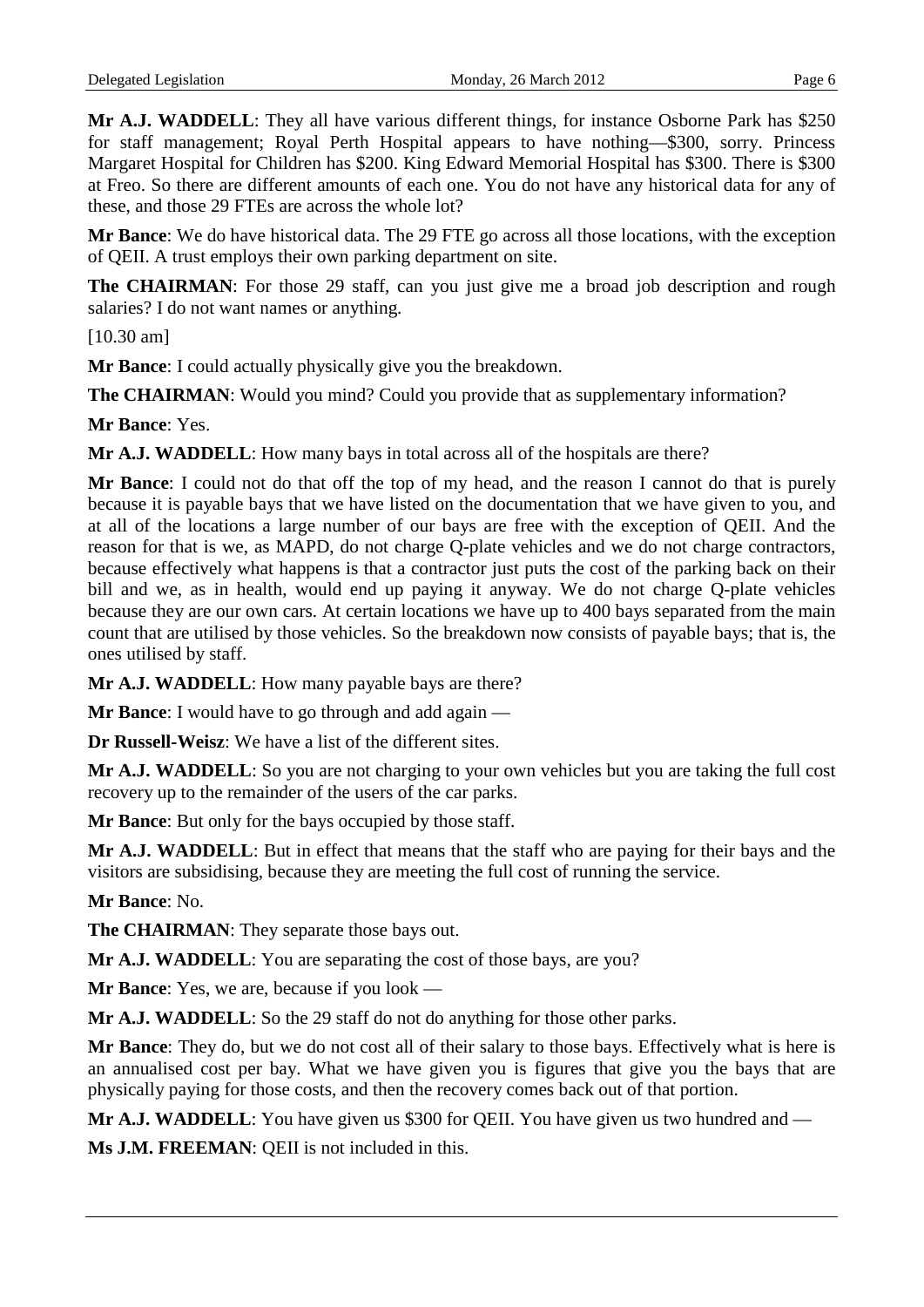**Mr A.J. WADDELL**: All right. You have given us just a ballpark of \$250 for Osborne Park and so forth, and you tell me that is an annualised cost, even an annualised cost that is being met by the 29 FTE, but we are not recovering all of the salaries of the 29 FTEs; is that correct?

**Mr Bance**: That is correct.

**Mr A.J. WADDELL**: So it is a portion of the 29; you do not know what portion?

**Mr Bance**: I could not apportion it now but I could give —

**The CHAIRMAN**: Could you work it out and, if you do not mind, provide that as supplementary information too, thank you.

**Mr Bance**: Yes.

**Ms J.M. FREEMAN**: Can I just ask, with the exception of QEII, how many people are employed on the QEII site to do parking?

**Mr Mulligan**: We can certainly find that out from the trust.

**Ms J.M. FREEMAN**: So the trust employs them but you do not know how many are employed to do the staff; that is, the parking?

**Mr Mulligan**: No. At this point in time the numbers are incredibly high because of all the changes in the parking, so there would be a difference between what the substantive base level of employment would be from the trust to support parking and what is currently in place now.

**Ms J.M. FREEMAN**: And you can give me both those figures?

**Mr Mulligan**: Absolutely, yes.

**Mr A.J. WADDELL**: The PAYG cost breakdown, I notice there is an item in there called "Web Site Production and Management". Explain to me why a car park needs a website?

**Mr Bance**: Basically the process that is used at the QEII site currently, because that is where it is installed, the website is for the staff to be able to visit so that they can place money on their card. So they have two choices: they either pay at a kiosk, which is available in the hospital, by putting their card up against it and paying like you do for a TravelSmart card, or they go onto the website and can pay by BPay.

**Mr A.J. WADDELL**: Okay. You have got the same cost in there for the majority of the hospitals. Is it not the same website?

**Mr Bance**: We cannot utilise QEII's because that is a translocation, and at the other locations we have not as yet invested in that PAYG system at the other hospitals.

**Mr A.J. WADDELL**: Yes, but there is one schedule for Royal Perth, there is one schedule for Freo, there is one schedule for Osborne Park.

**Mr Bance**: Yes.

**Mr A.J. WADDELL**: Why do you need three?

**Mr Bance**: Effectively, the information that is coming in would have to travel across the health information network; and HIN will not allow us to push and pull information across websites, so we need them to be located on-site.

**Mr A.J. WADDELL**: Yes, but you do not need to redevelop it. It is the same website. It is just a piece of software that is running on a computer somewhere. Why is it being costed three times?

**Mr Bance**: Effectively it is a budget breakdown that I have based on my estimation of what we will need at that point in time. That is not complete; it may be at that time the cost would be less.

**Dr Russell-Weisz**: If I could just add in from the QEII perspective, the website was the first up and running and actually we did develop that to actually make it easier for staff to be able to pay their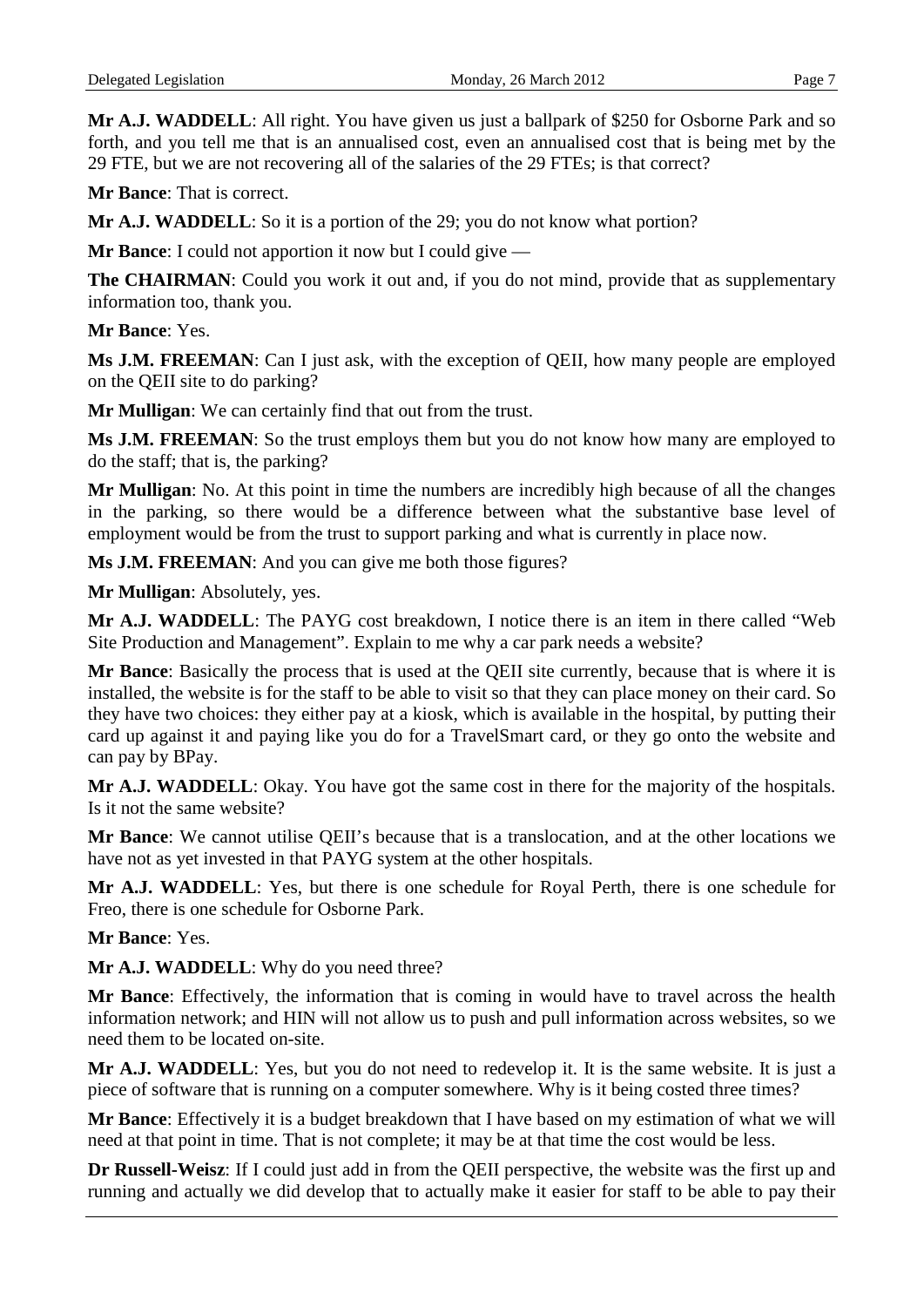parking and not pay at kiosks, you know, with staff potentially wandering around at night. We have obviously a great preponderance of night staff, and we did actually encounter some initial problems with the website. So, we are very, very conscious of going to different hospitals which have different management structures as well.

**Mr A.J. WADDELL**: So the software has already been developed and it is in place at QEII.

**Dr Russell-Weisz**: At QEII.

**Mr Bance**: At QEII.

**Mr A.J. WADDELL**: So presumably you would be using that as the basis for the other hospitals.

**Mr Bance**: I cannot utilise what the trust has developed; that is a trust cost and it would not be open to  $us$  —

**Mr A.J. WADDELL**: So, are you seriously telling me that we, as a state government, built something, own the intellectual property and then locked that away so that we cannot use it ourselves?

**Mr Mulligan**: No, this is not our licence and our website.

**Mr Bance**: It is not our website.

**Mr Mulligan**: It is an external parking provider website.

**Mr Bance:** It is owned by the trust.

**Mr A.J. WADDELL**: Who is the trust?

**Mr Bance**: The trust operates the parking at the QEII site.

**Dr Russell-Weisz**: The trust oversees the site, the QEII trust.

**Mr A.J. WADDELL**: Who owns the trust?

**Dr Russell-Weisz**: Well, the state owns the trust.

**Mr A.J. WADDELL**: Again, are we seriously spending the money once and then locking it away and then spending it again? I mean, why cannot we transfer that IP to the other hospitals?

**Dr Russell-Weisz**: Certainly we would transfer what we can, but with other hospitals there are obviously differing arrangements for staff; say, at Royal Perth and what parking we have there for them. At Osborne Park it is very different and at the other sites. We would certainly try to make it easy for staff—there is no doubt—to have the same website across the sites.

**Mr Mulligan**: Perhaps some of the confusion here is that this is not a website that Health has developed themselves. This belongs to Monitor (WA), which is the car parking, pay-as-you-go technology provider. So, it is a link that WA Health has to an external car parking technology company's website that then is linked.

**Mr A.J. WADDELL**: So you are paying, is it, a licence?

**Mr Mulligan**: That is the way I would represent it on this sheet.

**Mr A.J. WADDELL**: Is this an annualised licensing fee?

**Mr Mulligan**: I am unsure about the annualised cost associated with the \$64 000.

**Mr A.J. WADDELL**: You list it as an annual cost.

**Mr Mulligan**: Yes.

**Mr A.J. WADDELL**: So presumably you are paying \$64 000 per car park as licensing.

**Mr Mulligan**: I do not know that this is as such an annual cost as opposed to the one-off development of the PAYG system as it comes —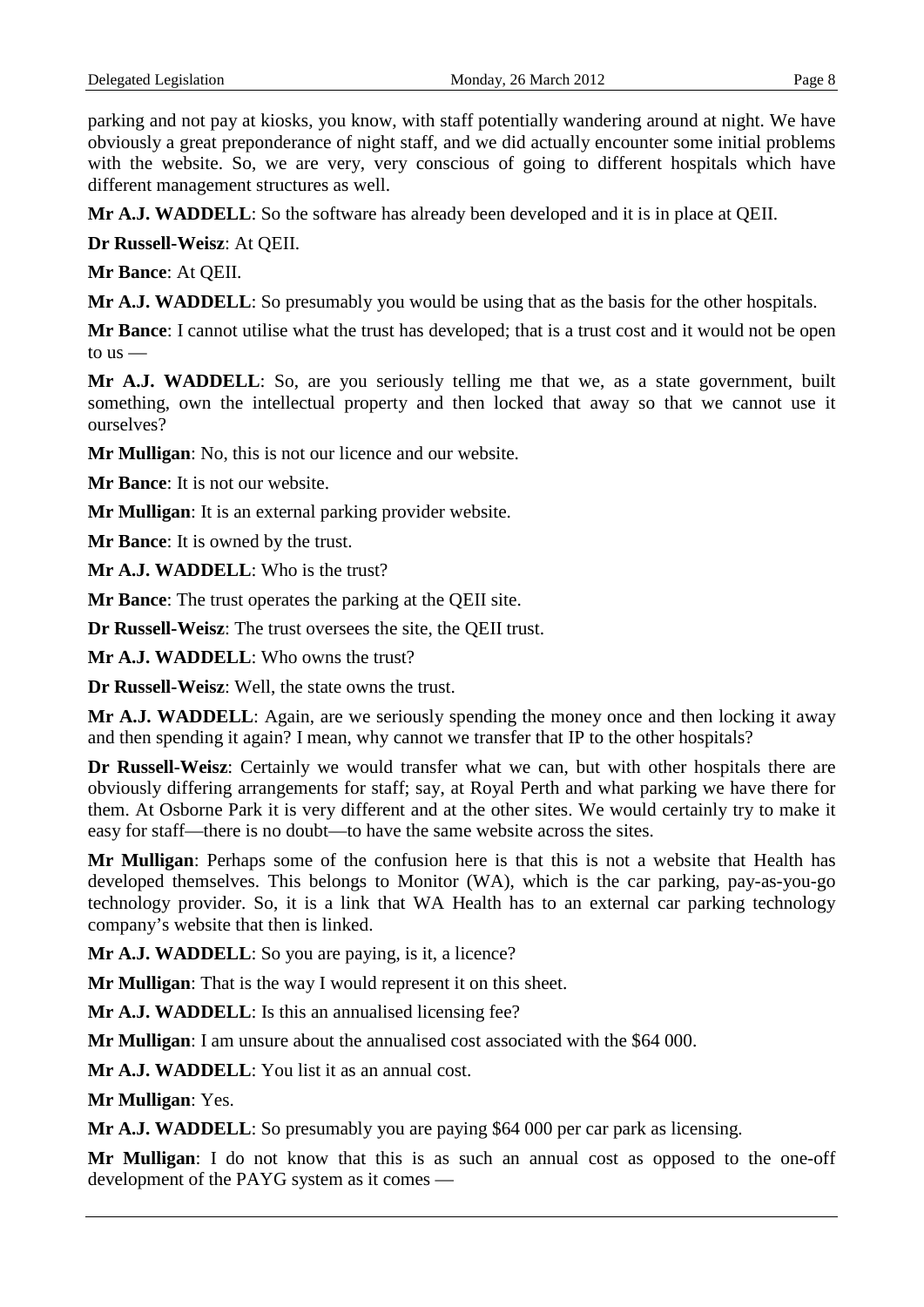**Mr P.T. MILES**: A capital cost?

**Mr Mulligan**: Sorry?

**Mr P.T. MILES**: A capital cost?

**Mr Mulligan**: Yes, initial set-up costs.

**The CHAIRMAN**: Can I just go back one step then to a pretty easy question? In my experience of a hospital recently, I was at Fremantle and I put money in the meter and got the ticket. At Armadale, I had to take someone there a couple of weeks ago and it was free. But how does this work? This is for staff who park their car and buy online a weekly ticket, a monthly ticket or whatever?

**Mr Bance**: No. Literally, what they do is the card works exactly the same as a TravelSmart card. You load it up with a set amount. When you swipe it —

**The CHAIRMAN:** Swipe it into the boom gate?

**Mr Bance**: When you swipe in at the site and then when you swipe out it bills you for your access to that location.

**The CHAIRMAN**: So, you are topping up this card.

**Mr Bance**: Yes, that is correct. The intention of the PAYG is to get to the point of only billing staff once in a 24-hour period across any of the locations. So if a consultant goes to Royal Perth and swipes in and then later on that day goes to QEII and swipes in, he is still only billed once.

**The CHAIRMAN**: If I am there for an hour or if I am there for six hours, is the fee the same?

**Mr Bance**: For the staff it is, yes.

**Mr A.J. WADDELL**: If we could then go to the other costs, I notice that item "7." there is "C Block Grass". Will that be an ongoing cost? Will we be spending \$110,000 on grass every year?

**Mr Mulligan**: Potentially that is not very well represented in the grass section.

**The CHAIRMAN:** We are going to start a lawnmowing business!

**Mr Mulligan**: It is a temporary car park that has been created adjacent to C block to take some of the pressure off the loss of bays from some of the constructions sites. No, that is a one-off cost for the creation of that car park.

**Ms J.M. FREEMAN**: A capital cost?

**Mr A.J. WADDELL**: Another capital cost.

**Mr Bance:** In the five hospitals involved in the data —

**Mr Mulligan**: I am sorry, I should probably say "capital" probably not, because we are never actually going to create the asset as a result of it.

**Mr A.J. WADDELL**: It is a one-off expense.

**Mr Mulligan**: It is a one-off expense, yes. And probably the best way of looking at a whole lot of those other costs is that we are never going to consider capitalising any of the W and new block temporary parking; it is a whole lot of road base on the ground that basically gets us over the real critical period now before the multidexing action.

**Mr A.J. WADDELL**: Why do you need to spend \$110 000 on grass if it is just for a year?

**Mr Mulligan**: A lot of the cost is associated with drainage. It is not grass. It is an accumulation of costs that we have spent on that area. It was basically almost like a courtyard on the side of a building, which was then cleared. It was created as a grass car park in the first instance, which had significant drainage and work concerns, which was then created with some hard earth surfaces such as road base to continue it.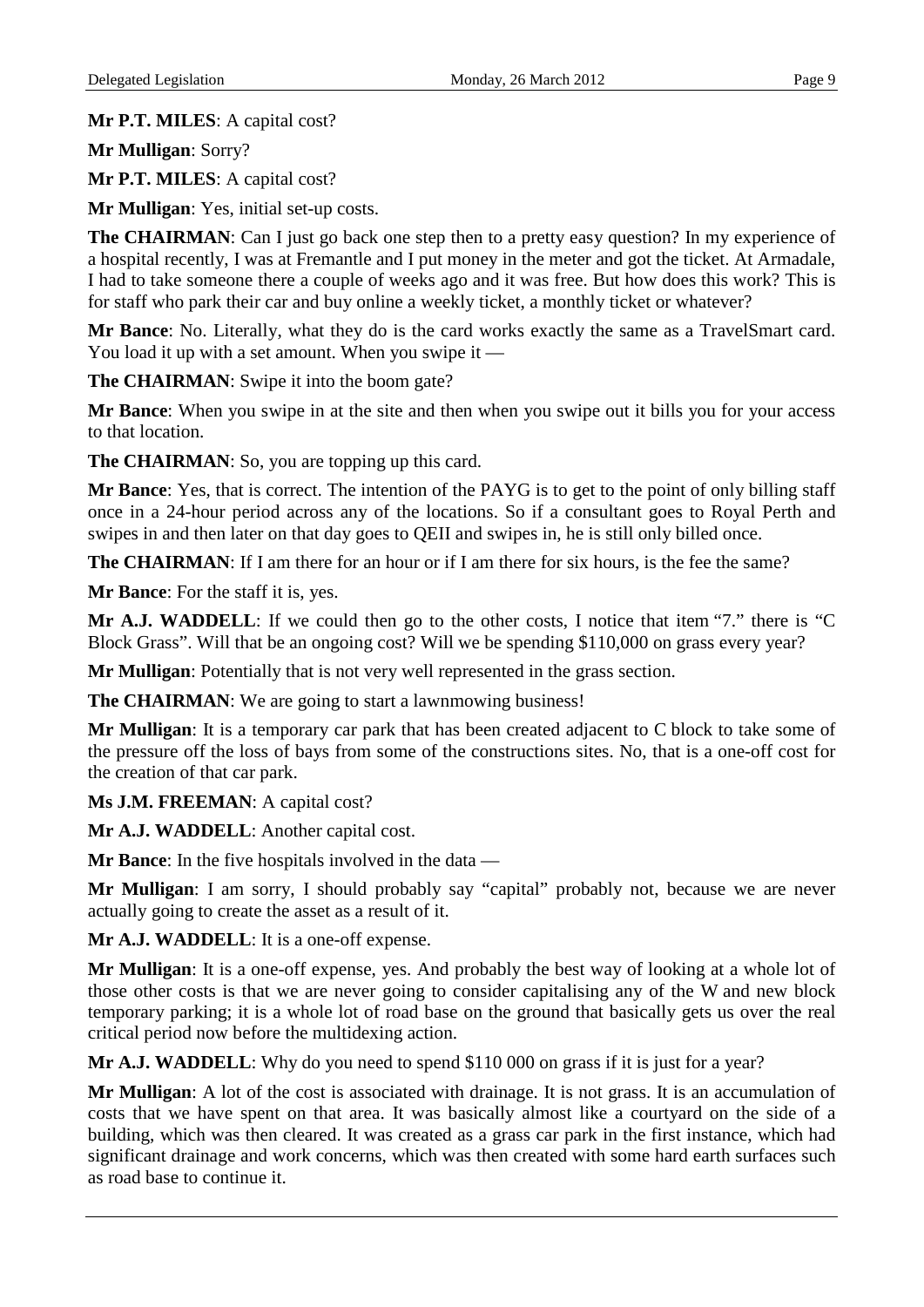**Mr P.T. MILES**: Can I ask, through the chair, whether you can actually provide that as supplementary? That is because the way it is worded here, "C block grass", is very misleading. I think it would be better if there was actually more detail on what the \$110 000 was spent on.

### **Dr Russell-Weisz**: Yes.

**Mr P.T. MILES**: Can I also ask, further to that then, on all of your maintenance and cost averages per bay, whether it be QEII, Osborne Park or whatever, you suggest that resurfacing, painting parts, boom gates et cetera all go into that; yet under your "other costs" for Osborne Park and Royal Perth you are charging for boom gates and wiring, \$85 000 for one and \$83 000 for Osborne Park. I am assuming that those boom gates and wiring at the other hospitals, Princess Margaret was \$18 000, King Edward was \$20 000 —

**Dr Russell-Weisz**: That is for the PAYG system.

**The CHAIRMAN**: For staff, is it?

**Dr Russell-Weisz**: Yes.

**Mr P.T. MILES**: So that is just the capital cost for setting up a one-off new boom-gate system?

**Mr Bance**: Me personally, I am getting a little bit confused over the use of the term "capital cost". MAPD has been set up to be a not-for-profit organisation for all intents and purposes, and what we capitalise in the year we can spend and what we get in revenue we spend. And if we do not get it in, we cannot spend it. In the first year that we set up, we took a loss that was not carried on into the following year. We spent almost \$85 000 on signage at Osborne Park but we only recouped in that year \$16 000 in terms of return for parking. So the way we operate, MAPD, and the way Health operates from my perspective is a little bit different. I have to spend the money in the year that we earn it. I cannot accrue money and then capitalise it over five years because I do not have a bucket out of which to capitalise that money.

**Mr P.T. MILES**: That is where your problem is.

**Mr Bance**: That is where my problem is.

**Mr P.T. MILES**: That is what we are looking at, because it is our duty to make sure departments are not a taxing agent and they are using it as a fee for a service.

**Mr Bance**: Yes, I understand.

**Mr P.T. MILES**: If you are using that boom gate this year and next year and for subsequent years, you have really got to capitalise it over the three years; you cannot ask somebody to pay the fee upfront, otherwise what you are saying is, "Next year we're going to reduce the parking amount down because the boom gate is paid for. And that is where we are here; that is our duty here.

**Mr Bance**: I understand the function of the committee; I fully understand the function of the committee. From my perspective, it is all about fee for service, and I understand the process fully. For me it is just difficult to —

**Dr Russell-Weisz**: Yes, I think to add to that, if you look at one example we have at the moment, we have to provide some repairs, say for example to Fremantle Hospital, and those repairs to the car parking area at Fremantle Hospital, which is directly in providing that service for staff and to visitors—we do not distinguish. We cannot do that, or Russell cannot do that, from that perspective unless he has funds to actually provide that direct service. And I am just thinking of one example where we are sitting on work that needs to be done at the moment.

**Mr Bance**: The work at Fremantle Hospital is \$1 million. The building that the multi-storey car park is sitting in has got concrete cancer. That is the estimate of the repair, but I cannot get that money through the current system.

**Mr A.J. WADDELL**: With all due respect, this may be a problem —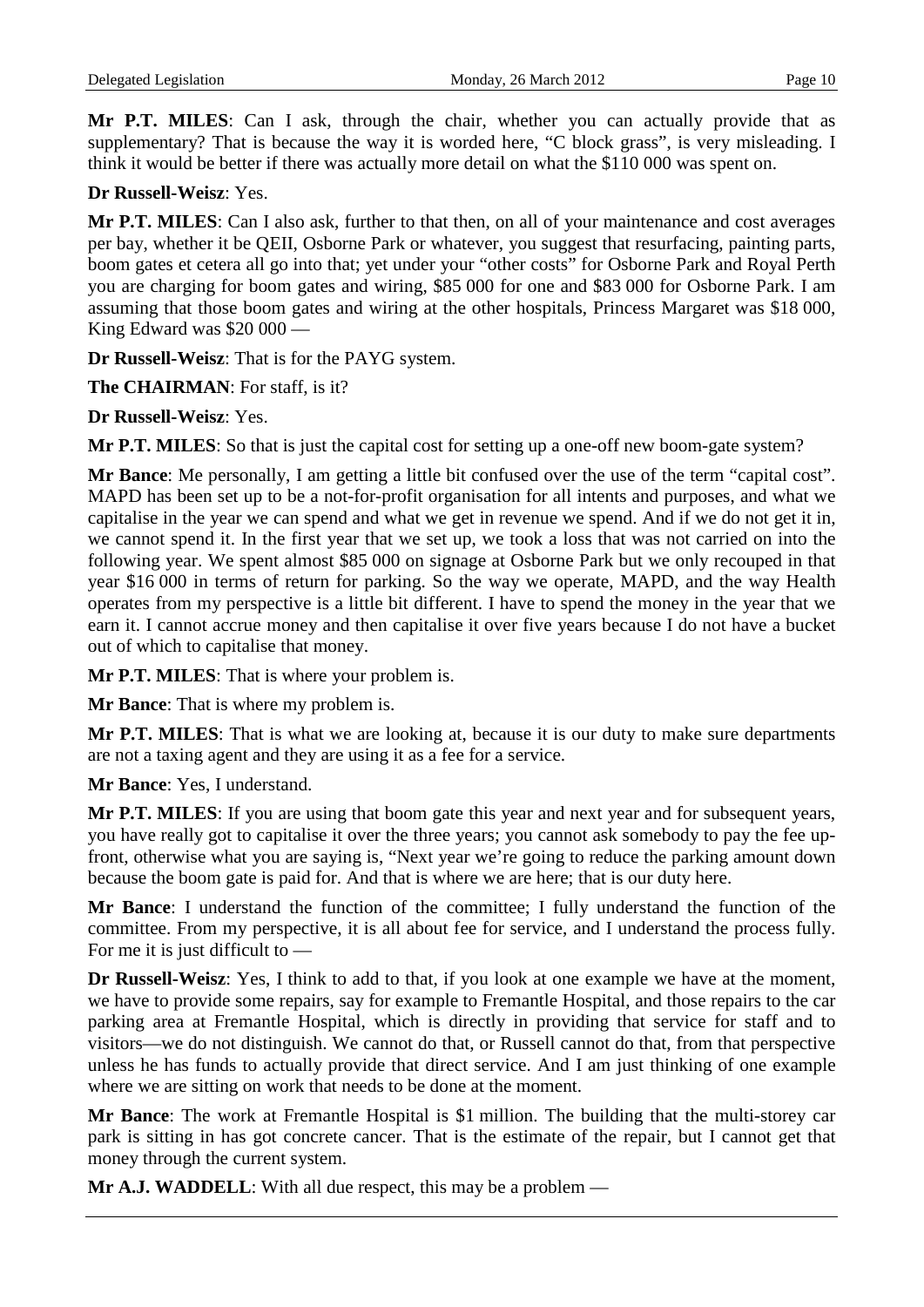### **Mr Bance**: I understand.

### [10.45 am]

**Mr A.J. WADDELL**: You do not go to the public and hit them up with fees to fix the problem; you go to your minister and point out the problem and get the capital money. I mean, that is the point. Legislatively, this is not a taxing act. You do not exist; you do not have the authority to tax people. If you are trying to expend capital in one year, you are effectively taxing people. That is illegal. That is the point we are trying to make.

I refer you to "Costing and Pricing: Government Services". Is this something that is used to determine your pricing structures? It is the Department of Treasury and Finance document. It has clear guidelines on capital, how to expense capital-related costs. Is that adhered to?

**Mr Salvage**: I work in the finance area of the Department of Health, so when we set our fees we certainly have regard to that documentation. For example, for patient fees going through hospitals, we would have regard to the need to make sure the cost of the fee is justified by reference to the cost of delivering the service.

**Ms J.M. FREEMAN**: For the record, it says here under the heading "Capital-Related Costs" —

There are two aspects relating to the use of government-owned assets in the delivery of a service that must be considered in any analysis of full cost:

- the determination of an appropriate depreciation charge for non-current physical assets; and
- recognition that the funds invested in the assets have alternative uses and therefore some allowance should be made for a rate of return on those assets (otherwise known as the opportunity cost of capital).

Would you use that in terms of how you are structuring the fees?

**Mr Salvage**: As an approach to setting fees across the Department of Health, that is correct.

**Ms J.M. FREEMAN**: As an approach to setting fees in terms of the parking fees, is that the approach?

**Dr Russell-Weisz**: The actual parking fees for staff that were set by the strategy were set at a time when the WA Planning Commission and the Department of Health looked at those fees and made a determination about an incremental increase in those fees over time and I would have assumed would have had regard for that. But that was a decision between the WAPC and the Department of Planning and the Department of Health.

**Mr A.J. WADDELL**: I refer to attachment B "All Other Sites"; I am looking at the Royal Perth Wellington Street page here. I note that under "Other Costs" there is an item "Wilson - Management Fees" of \$562 000. Presumably there is an element of outsourcing Wilsons parking there. The operating costs for the "Staff (Management, Call Centre, Traffic control, Revenue …)" is again listed at \$300. I would have assumed that if you have outsourced the operation of the car park to Wilsons you would not be meeting the same staff costs that you are everywhere else.

**Mr Bance**: This goes back to the priority levels, the P1s, P2s and P3s in the application process that Wilson is not involved in. The same situation will occur at QEII when Cappella runs their car park. We take on the process of filtering out which staff are allowed to park and which staff are not. That is the function we take on. Physically having a body sitting at the car park is what Wilson does.

**Ms J.M. FREEMAN**: You have here "Management, Call Centre, Traffic control". You are saying that the traffic control is allocating the different parking capacity. What about revenue collection? Is not Wilson doing the revenue collection?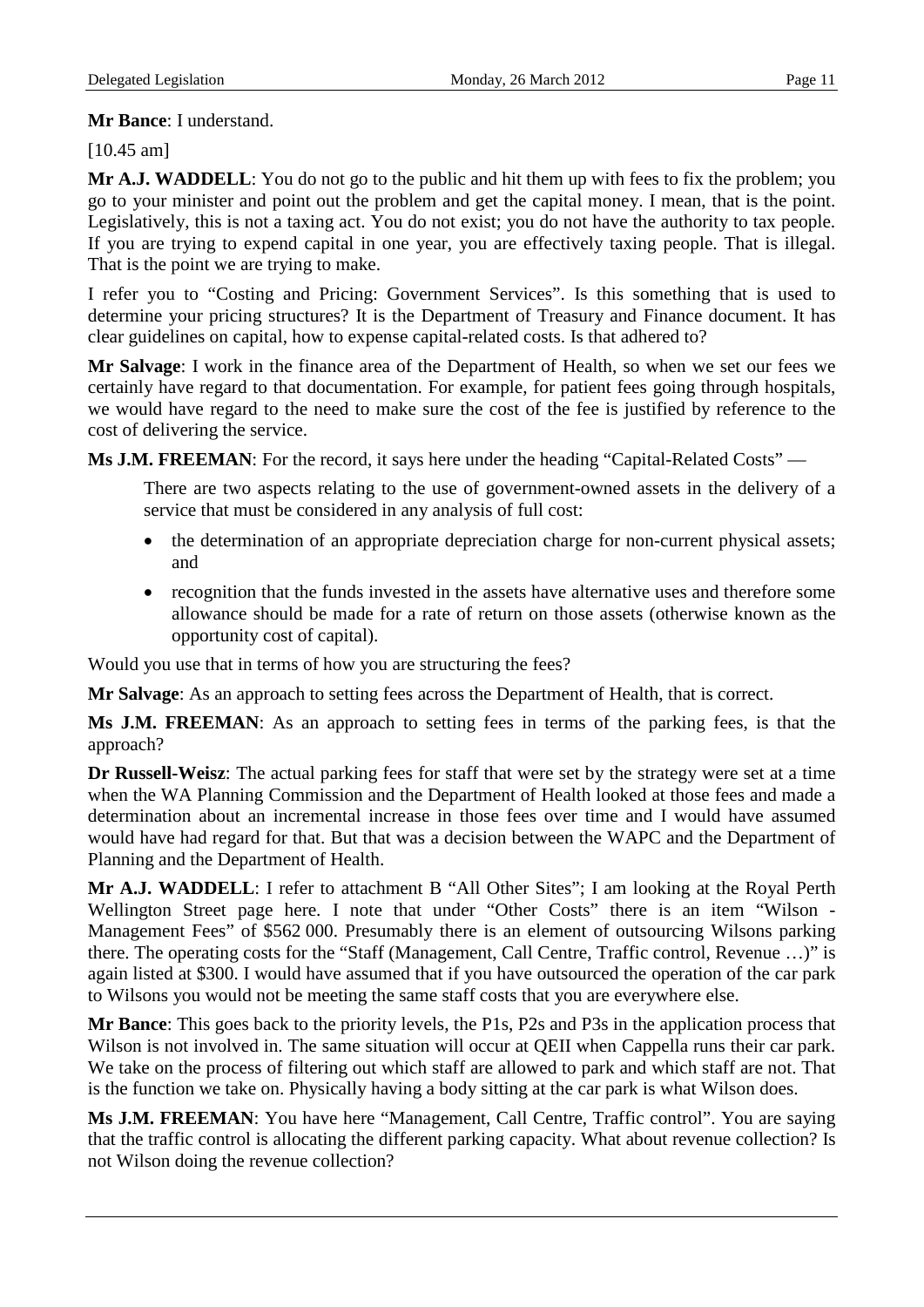**Mr Bance**: Wilson collects the revenue from the visitors. We still collect the revenue from the staff because the staff pay for their parking pre-tax through HCN, through deduction from their salary.

**Mr A.J. WADDELL**: You have 1 567 bays at Royal Perth, \$300 per bay; that is \$470 000 to determine whether you are a P1, P2 or P3. Does that seem high?

**Mr Bance**: I would have to give you the breakdown.

**Mr A.J. WADDELL**: If you could please.

The city of Perth levy I notice is \$1.3 million. I do not know whether you sought any legal advice on whether you can expense this as an actual cost. I know it is a government charge that has been levied. I will not go into that, but have you sought any advice as to whether you can offset that against the fee?

**Dr Russell-Weisz**: From my recollection, we did at the time and it affects only Royal Perth and PMH; it does not affect any other car parks.

**Mr Bance**: It is a physical cost for each bay.

**Mr A.J. WADDELL**: Can we get a copy of that advice?

**Dr Russell-Weisz**: We certainly sought advice. I will check whether we have any actual formal advice.

**Mr A.J. WADDELL**: Thank you.

**The CHAIRMAN**: Thank you very much for your time. I will ask you to provide that supplementary information and remind you again about commenting from an uncorrected transcript.

I have one more question. If the committee were to recommend allowance and if the Legislative Council were to disallow this, what impact would that have on your operations; would it be pretty drastic?

**Mr Bance**: It would bring most of our facilities to a full grinding halt. Some of the procedures we need to put in place such as the PAYG would not proceed.

**Dr Russell-Weisz**: We spent a bit of time on QEII. Do you want to make a comment?

**Mr Salvage**: Only that people will see the physical evidence of the new car parking facility going up along Winthrop. There is a need for us to structure fee increases going forward that reflect the arrangement that is being negotiated between the state and Capella in relation to the car parking fees that will be charged in that facility. It does not directly affect this round of parking increases, but I think if the QEII medical centre parking fee increase were disallowed on this occasion, having regard to the fact that that new facility will be coming on stream in October 2012, the next round of increases we would be seeking through the delegated site bylaws for the QEII trust would be quite significantly —

**Ms J.M. FREEMAN**: If these were allowed, would the next stage of increases be substantial in any event to pay for —

What do you foresee in terms of the next round of fee increases to be able to fund the car park? Have you got that there?

**Mr Bance**: That is the fees set out by the strategy.

**Dr Russell-Weisz**: It is in the strategy in relation to staff. The strategy obviously links in staff fees.

**Ms J.M. FREEMAN**: Is that publicly available?

**Dr Russell-Weisz**: Yes; I think we have provided it.

**Ms J.M. FREEMAN**: No.

**Mr Bance**: It is on our web site.